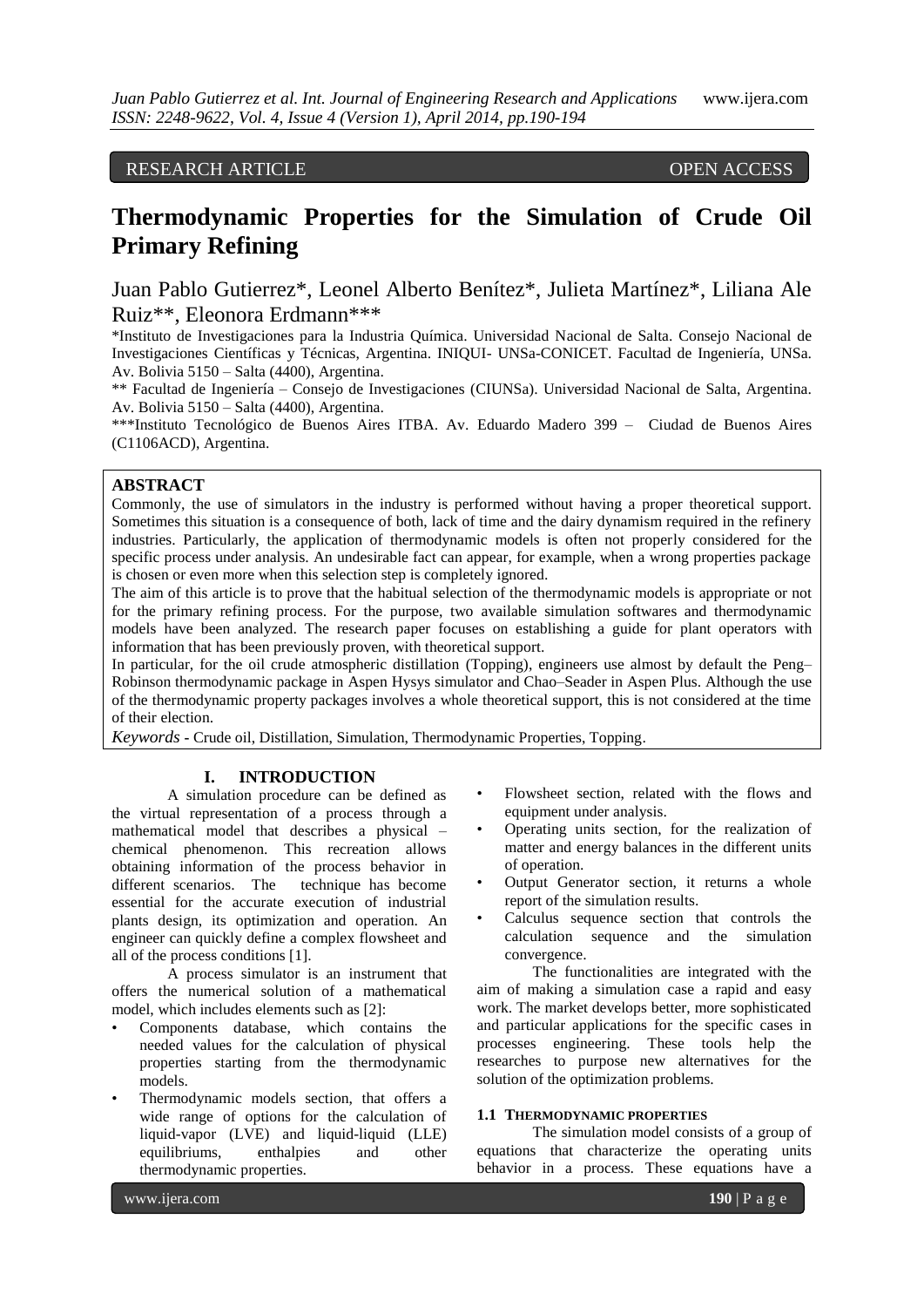considerable quantity of terms related to physical and thermodynamic properties of the components and the mixtures involved. Therefore, it is indispensable to include in the simulation case a group of equations for the calculation of these properties. The group of variables to specify includes values of temperature, pressure, composition and certain empirical values for each of the components in all of the process streams.

Any of the simulation case performed requires knowing the physicochemical and thermodynamic mixture properties values. This is required for all the components to employ in the process. The values are needed for all of the conditions –composition, pressure and temperature– that can appear in the normal operation of an industrial plant. In the industry, this situation is in fact unlikely to occur due to the dynamism and the big quantity of values studied [2].

A good selection of the techniques will be essential for an accurate analysis of devices and streams presented in this simulation case. It is not enough to have the most sophisticated available simulator in the market, if a wrong method choice is done, in that case, wrong or imprecise results will be ever obtained.

Evidently, it is impossible to evaluate what package is necessary for all of potential component mixtures performing in a simulation. The only solution is to face the question in a general way, establishing a criteria selection, with an acceptable range of application.

Thermodynamic properties of any component depend on the nature of its molecules. Therefore, in order to make a generalization of fluids properties, a whole comprehension of the molecules behavior is required. Unfortunately, this comprehension is not in hand yet. Available theoretical sources for the estimation of the properties are of rational type -based on thermodynamic laws and molecular behavior kinetic theory-, empirical type -based on the correlation of experimental data for mathematical media-, and mixed type, or the combination of both mentioned classes. Completely empirical correlations are often very useful but its use has to be avoided outside the variables range considered for its deduction. Generally, the reliability of a correlation relies upon how solid is its theoretical basis, particularly when the correlation has been extensively proved with experimental data. However, when the theoretical base is not solid, it is recommendable to base the estimations in experimental data.

# **II. ANALYSIS OF THE AVAILABLE MODELS**

AspenTech is a provider of smart manufacturing and supply chain management software and services for the process industries. Their<br>simulation products use the concept of simulation products use the concept of 'Thermodynamic Package' or 'Fluid Package' (FP) as the content of the information required for the calculation of physical, thermodynamic and transportation properties. A FP allows users to organize all the information (properties, components, hypothetical components, interaction parameters, reaction, tabled data, etc.) into a simple internal file. A package consists of a thermodynamic model for the properties calculation, especially for the liquidvapor equilibrium (LVE). Three advantages can be listed as the consequence of the use of a package:

- All the information associated is defined as a block, which allows the easy creation and modification of the needed data.
- The FP can be stored as a full file to be used at more than one simulation case.
- Several FP can be used in the same simulation case. And all of them can be found into the administrator of the simulators.

AspenTech offers two of the more relevant simulators of processes available in the market for the chemical industry. These simulators are Aspen Plus y Aspen Hysys. Each of them recommends the more appropriate method for a process in particular [1]. This information can be reached by consulting the support section of each of the software. For accessing to this support, the 'Assistant - Property Method Selection' (APMS) option is available in both simulators. The precise way for accessing to this section will be described later in this article [3][4].

## **III. RECOMMENDED MODELS FOR THE PRIMARY DISTILLATION PROCESS**

When a thermodynamic option is selected, the model and other associated models are used for the calculation of thermodynamic and transport properties. These last are needed to develop the simulation case. In the oil industry, the equations of state (EOS) have played a central role in the thermodynamic modeling of vapor-liquid equilibrium (LVE) of hydrocarbons (HC). Nevertheless, EOSs tend to offer inaccurate results under certain conditions.

For these cases, special thermodynamic models may be used. In all of the cases, Aspen Plus y Hysys simulators offer the needed support in order to choose the best thermodynamic package for each case. This support guide is executed by means of their respective assistants.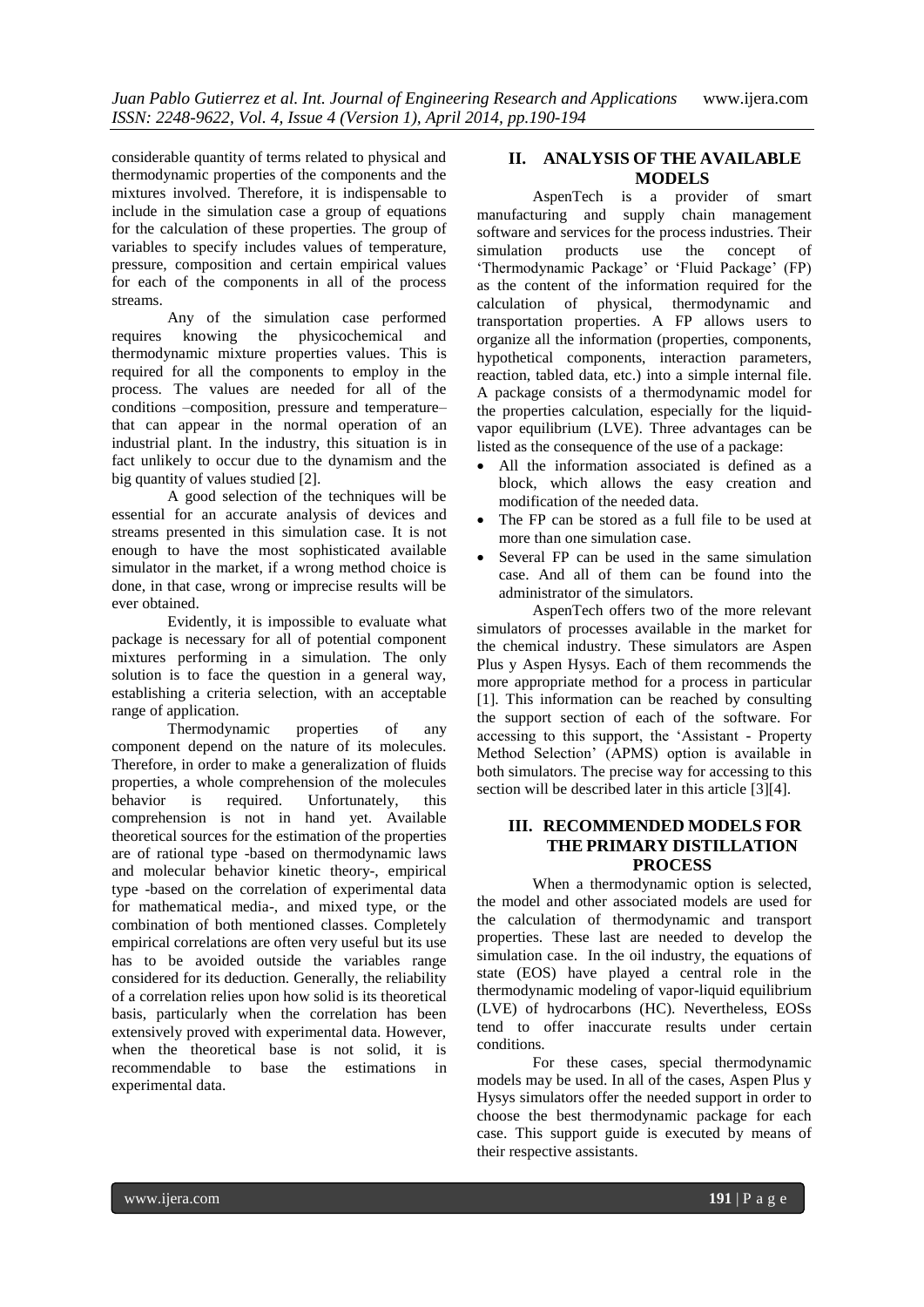*Juan Pablo Gutierrez et al. Int. Journal of Engineering Research and Applications* www.ijera.com *ISSN: 2248-9622, Vol. 4, Issue 4 (Version 1), April 2014, pp.190-194*

For petrochemical, oil and gas applications, particularly an oil crude primary distillation (Topping), the Aspen Hysys Assistant – Property Method Selection (APMS) – recommends the selection of the thermodynamic package based on the Peng-Robinson (PR) EOS.

In order to access to the Assistant, a new Hysys case is opened and, then, a thermodynamic package should be added, using the 'Add' button, situated in the 'Simulation Basis Manager' window, 'Fluid Pkgs' flange. Then a new window appears, in this new window localize the 'Launch Property Wizard' button. Then, the next steps are chosen, 'Process type', 'Refining', Crude Tower' and, finally, 'Property package description', as shown in Fig. 1 – 5.











Fig. 1–5: Required steps for accessing to the Aspen Hysys V 7.2 recommended packages.

Aspen Plus recommends thermodynamic packages, designed for HC and light gases, including models for the LVE and liquid fugacity correlations, which are used for medium and low operating pressures. The 'Petroleum tuned' EOS are used for high values of pressure. Where possible, density and transport property values are calculated based on the procedure of API (American Petroleum Institute).

Aspen Plus offers a wide database which includes data, particularly distillation curves (Assay), taking as reference characteristic crudes from different oil fields in the world. For example, Labuam and Miri (Malaysia).

Natural gas and oil cuts are composed mainly for hydrocarbons. These complex mixtures are treated as 'pseudocomponents'. Generally, the thermodynamic models are used for crude oil refining applications. In the particular case of primary refining, Aspen Plus recommends the Chao-Sea (CS) thermodynamic package.

To access to the assistant in Aspen Plus simulator, a new simulation case may be created, a 'blank simulation'. In the menu bar, 'tools' option is chosen. Then, choose 'Property method selection assistant...' After that, choose the options 'Process Type', 'Refining' and, finally, 'Atmospheric crude tower'. In this last window, the recommended thermodynamic package is shown. More information of each of the packages can be found if its name is selected. See Fig.  $6 - 10$ .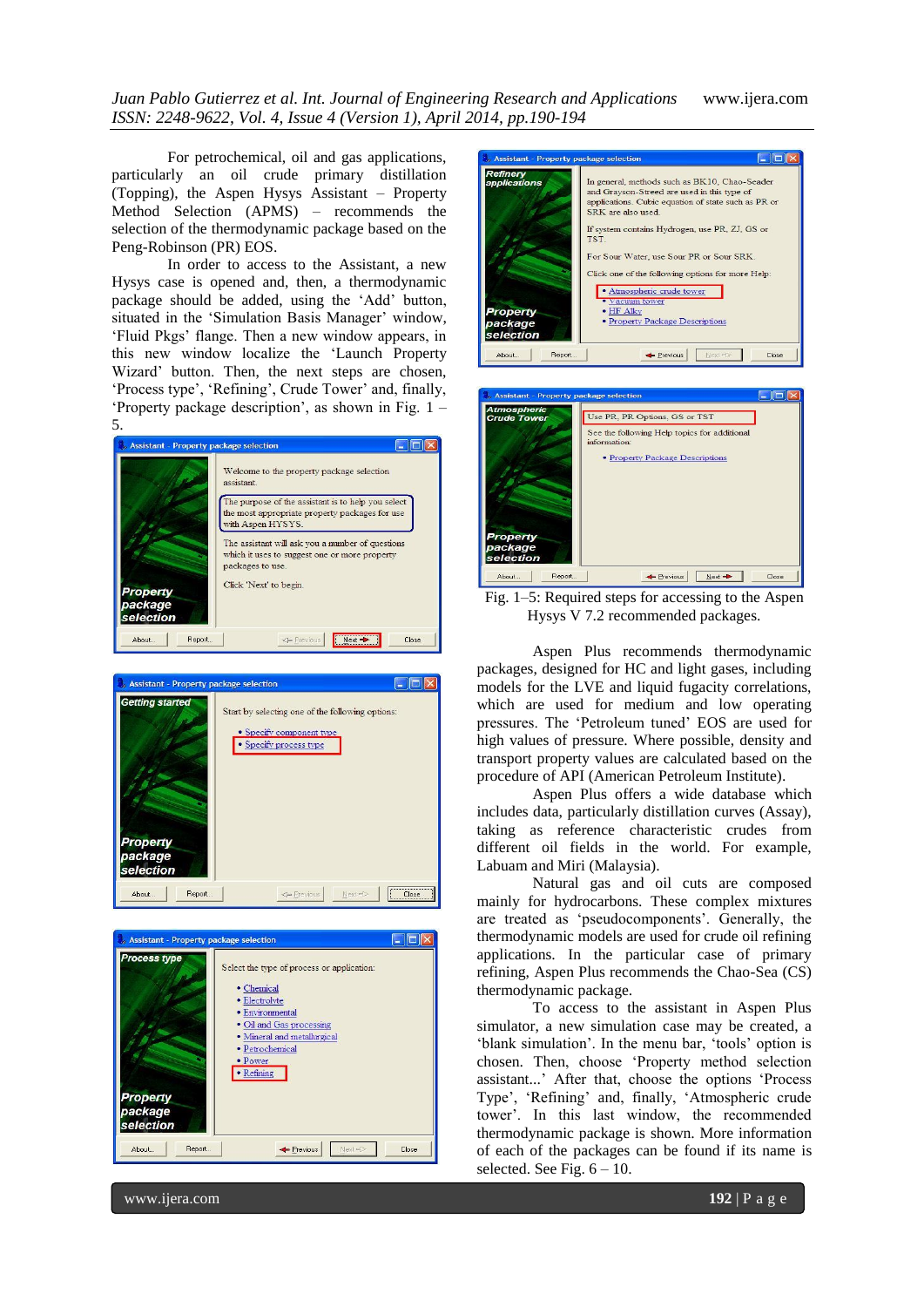*Juan Pablo Gutierrez et al. Int. Journal of Engineering Research and Applications* www.ijera.com *ISSN: 2248-9622, Vol. 4, Issue 4 (Version 1), April 2014, pp.190-194*











Fig. 6–10: Required steps for accessing to the Aspen Plus V 7.2 recommended packages.

#### **3.1 PENG-ROBINSON ANALYSIS**

The Peng–Robinson general equation corresponds to a Redlich–Kwong EOS modification, in order to have a more accurate approximation to the VLE state. The PR EOS is represented in Equations  $1 - 4$ .

$$
P = \frac{RT}{V - b} - \frac{a}{V(V + b) + b(V - b)}(1)
$$

Where:

$$
a = 0.45724 \frac{R^2 T_C^2}{P_C} \alpha
$$
 (2)

$$
\alpha^{0.5} = 1 + \kappa (1 - T_r^{0.5})
$$
\n(3)

$$
\kappa = 0.37464 + 1.54226\omega - 0.2699\omega^2\tag{4}
$$

Originally, equations 1–4 were developed for pure components. Therefore, in order to apply them to mixtures, for example oil cuts, it is necessary to adopt the concept of 'mixing rules', required in the 'a' and 'b' terms of Equation 1. Oil cuts are complex mixtures of industrial interest [5].

Mixing rules consist of a group of equations used for the adaptation of the original PR EOS for pure components. The 'a' and 'b' parameters of the original PR equation are available in bibliography for mixtures. The tutorial section offers a whole list about how to proceed in each case with the mixing rules.

Aspen Hysys includes improvements to the original PR with the aim of extending the applicability range and improve the no-ideal system description. It incorporates a wider range of temperature and pressure, starting with cryogenic to high temperatures; and from vacuum pressures to high pressure systems. It offers a complete database for the binary interaction parameter, implying good results for hydrocarbon mixtures. The same EOS predicts the distribution of heavy petroleum components, aqueous glycol and methanol systems.